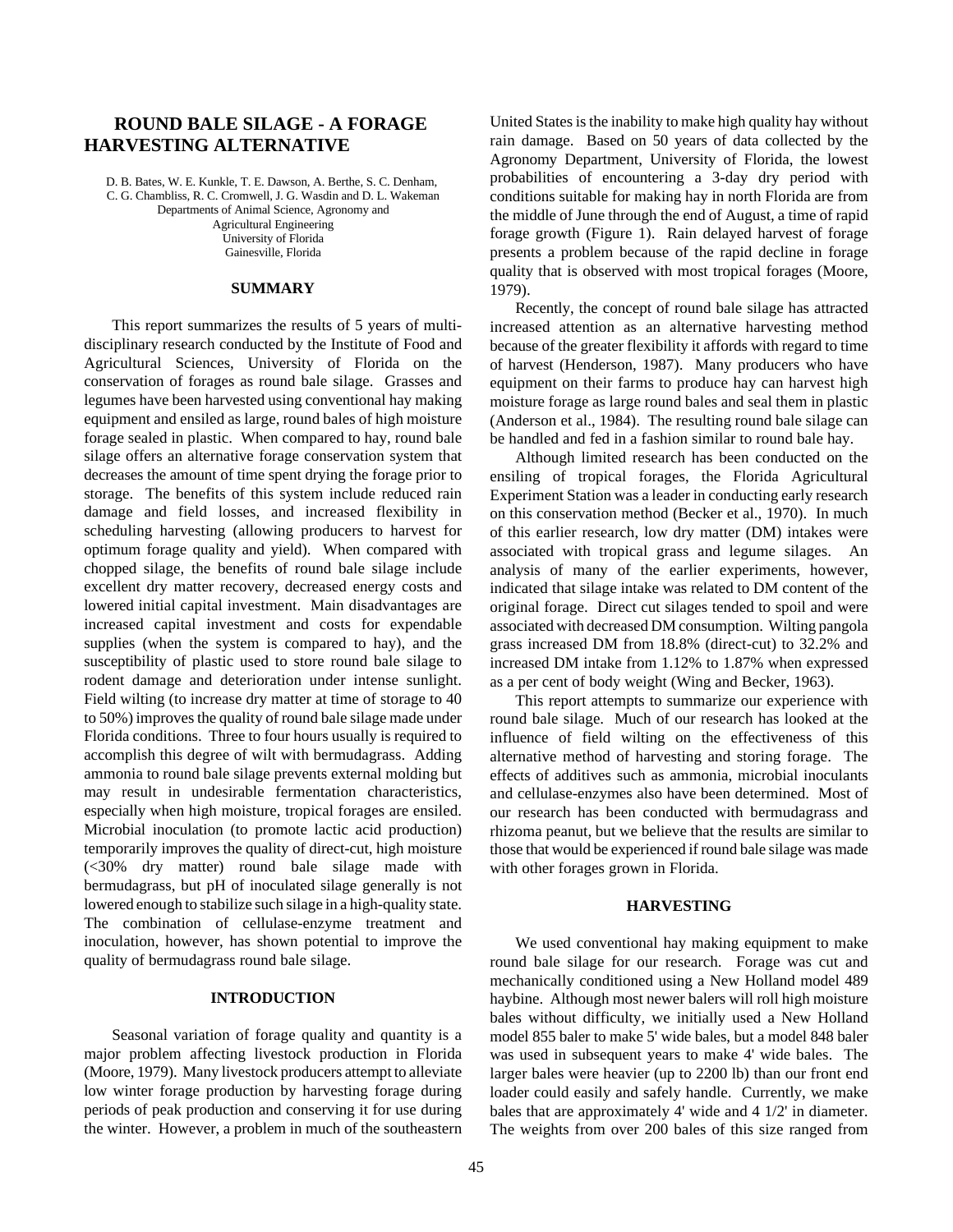1300 to 1800 lb depending on forage DM (Table 1).

Increasing forage DM (by field wilting) resulted in lower bale weights, but more DM/bale; at 50% DM the dry weight/bale approached that of hay bales that were of similar size made with the same machine. The density of round bale silage, however, has been considerably less than that expected for chopped silage made with comparable forage and stored in bunker or upright silos (30-40 lb/cu ft).

Baling round bale silage takes approximately as long as it takes to make hay. The forage pick-up time in our research (which frequently involved spraying an additive onto the forage during baling) averaged 1.5 to 2 min/bale, but has been as low as 1 min/bale.

# **STORAGE**

Although most of our research was conducted with high moisture round bales stored in plastic, several different plastic storage systems have been used including stacks of bales covered with sheets of plastic, individual bale bags, long tubes of plastic and bales wrapped with stretch plastic. Storage under a large sheet of plastic was useful only when large numbers of cattle were fed the stored forage. Otherwise, spoilage rapidly affected the remaining un-fed bales left after the plastic was removed. Similarly, damage to the plastic sheet resulted in the spoilage of many bales.

Indeed, the single most important factor affecting the success of round bale ensiling is the ability of the plastic covering the high moisture bales to effectively exclude air. The quality of round bale silage is dependent on excluding air from the bale storage system. We have encountered frequent difficulties with rodent damage and ultraviolet deterioration (due to sunlight) of the plastic used in every round bale silage storage system we have looked at to date. It is imperative that high-quality plastic with sufficient thickness and ultraviolet light inhibitor be purchased. Ask the salesman for specifications if there is any doubt about the ability of the plastic to withstand long periods of intense Florida sunshine. Also, plastic must be checked periodically during bale storage and holes repaired with plastic tape.

During the first 2 years of our research we used individual bale bags, but later switched to tubes which could store a number of bales because of the higher cost and labor requirements of the first system (Table 2). More recently, we have used a stretch-wrap system in which each bale is machine wrapped with flexible polyethylene. Cost of the polyethylene in this later system is approximately \$3.00/bale. Each bale is wrapped with four to five layers of polyethylene that is 1 mil thick. Two or two and one-half minutes are required to wrap a bale. The wrap system is our system of choice even though costs are somewhat higher than for the tube system (Table 2). Our reason for choosing the wrap system is that the tight wrap excludes much more air than any of the other systems which were used previously in our research. In addition, holes in the stretch wrap result in less spoilage than holes in plastic bags or tubes.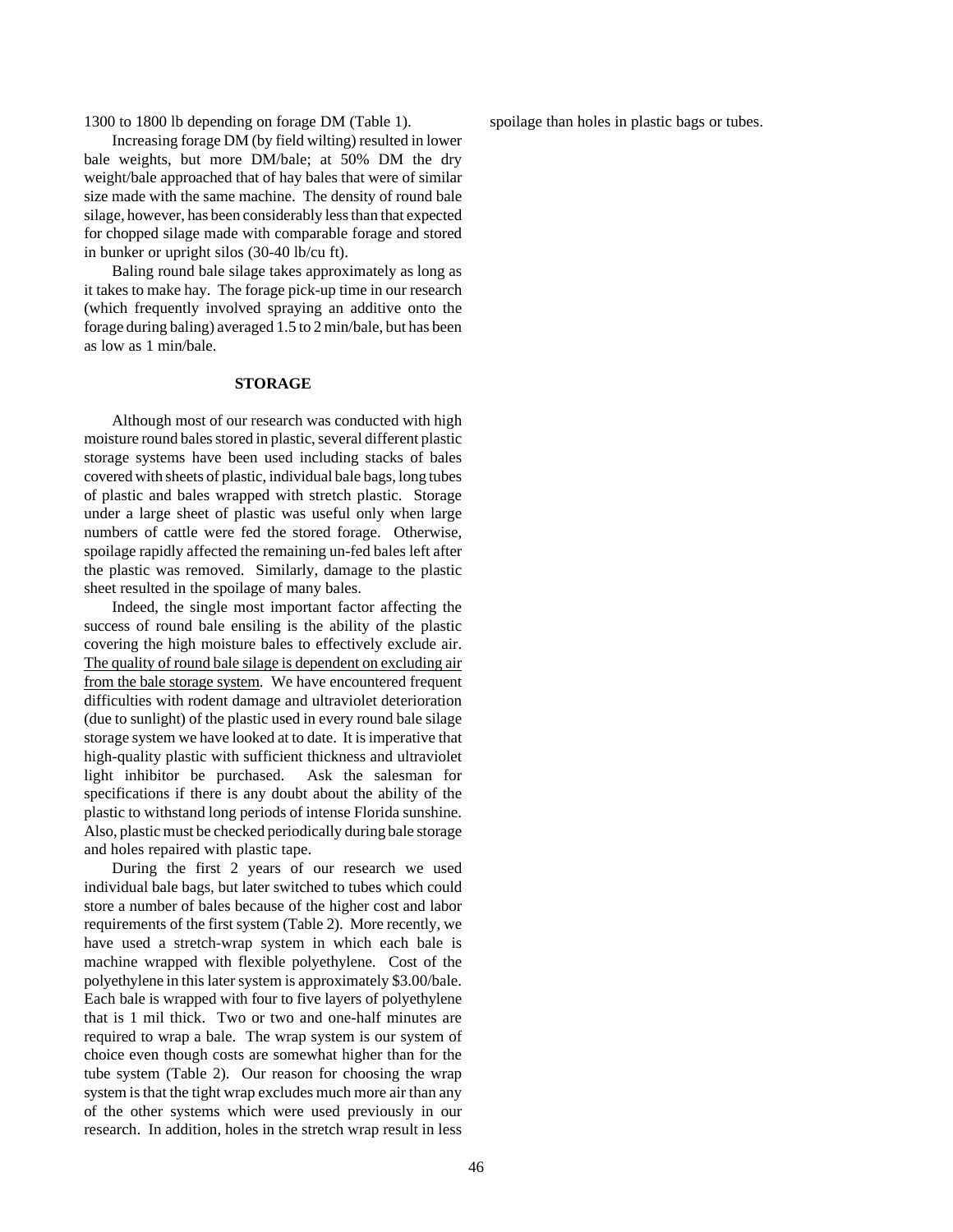# **EFFECT OF FORAGE DRY MATTER AT TIME OF STORAGE**

Most forages that are used by cattlemen in Florida contain little fermentable carbohydrate to fuel the ensiling fermentation (ie., bermudagrass contains 2 to 3% water soluble carbohydrate on DM basis). A high buffering capacity (which resists decline in forage pH during ensiling) also is characteristic of forages in Florida (ie., approximately 5.5 lb lactic acid are required to lower the pH of a water extract of 100 lbs dried bermudagrass from pH 6.0 to pH 4.0). These attributes are similar to those of alfalfa, a forage that many dairy farmers in the midwest ensile and rely on as their predominant source of forage. Dairy farmers in that part of the U.S. have found that field wilting to increase forage dry matter at time of ensiling to 40 or 50% DM improves the quality of alfalfa haylage. The sugar:buffering capacity ratio of bermudagrass is less than 1.0 and is in the range thought to be indicative of forage that is difficult to ensile in a high moisture state (Figure 2; Woolford, 1984). Field wilting bermudagrass to 40 to 50% DM also improves the quality of bermudagrass silage (see Bates et al., 1985 and 1989).

Many of our studies were conducted with relatively immature bermudagrass (5 to 6 weeks regrowth following the previous cutting). Unwilted bermudagrass of 5 to 6 weeks regrowth ensiled directly after harvest typically has a DM content of 23 to 28%. Three to four hours of field wilting during mid-day often will raise the DM of this forage to 40 to 50%. Alternatively, the producer can harvest this forage in the late afternoon and wilt over night to achieve a similar increase in forage DM. The DM content of more mature bermudagrass is higher than that found in comparable immature forage (ie., the DM of direct-cut bermudagrass at 8 weeks regrowth was over 40% in one study and approximately 35% in others). The DM of mature rhizoma peanut, however, is less than 30%.

Field wilting which increases DM of ensiled forage to 40 to 50% restricts the activity of microbes carrying out the silage fermentation. The pH of wilted silage often is higher than pH 6.0. Butyric acid and ammonia (which indicate spoilage), however, usually are lower in wilted silage and overall quality is improved (Bates et al., 1989). The dry matter recovery of wilted bermudagrass round bale silage (40 to 50% DM) is 10 to 15% higher than that of silage made with the same, non-wilted, forage. In some years, immediate improvement in dry matter recovery was observed when direct-cut silage (<30% DM) was field wilted, even if for short periods of time (ie., 1 to 2 h to a DM of approximately 35%; Bates et al., 1989). In other years, the most dramatic improvement in dry matter recovery was observed when bermudagrass was dried sufficiently to raise forage DM to greater than 35% (Figure 3A).

 $(S())))))))))))$ ))))))) <sup>1</sup>Medipharm, USA.

Cattle also eat more bermudagrass round bale silage when it has been field wilted. This has been observed in studies conducted in two separate years. In 1986, the linear and quadratic effects of forage DM (%) within treatment (control, ammonia, inoculant, cellulase-enzyme, and cellulase-enzyme plus inoculant) on voluntary dry matter consumption (in lb, by cattle weighing 500 lb) did not differ. The overall effect of forage DM on intake was significant ( $p<.01$ ; n = 98) and described by the following linear equation:  $5.58 + .095X$  $(r^2 = .56)$ . In 1987, the linear and quadratic effects of forage DM within treatment were different (p=.0031 and p=.0073, respectively). Individual regressions of voluntary dry matter consumption on forage DM are plotted for each treatment in Figure 3B. The regression of consumption on forage DM in the 1987 study (across all treatments, pens and periods) was  $-17.73 + 1.333X - 0.016X^2$  (n=110, r<sup>2</sup>=.67). Most importantly, wilted bermudagrass round bale silage supported higher rates of gain and growth of heifers (Table 3).

Although the gains achieved with wilted, non-treated bermudagrass round bale silage were less than those observed with hay fed cattle, the likelihood exists that certain silage additives may provide additional increases in cattle performance (Figure 3B). Subsequently, in addition to our emphasis on field wilting, we are directing continuing efforts toward assessing the effect of silage additives on the quality of round bale silage made with forages used by Florida cattlemen.

#### **ADDITIVES**

#### Microbial Inoculants

Catchpoole (1970) and Catchpoole and Williams (1969) reported that, unlike silage made in temperate regions, silage made under subtropical conditions is characterized by high concentrations of acetic as well as lactic acid. Similar results were found by researchers in the Caribbean basin (Xande, 1978; Tosi et al., 1975). McCullough (1978) summarized data which indicated that the warm and humid environment of the southeastern U.S. creates poor ensiling conditions which foster proliferation of clostridia and other undesirable silage microorganisms. Also, acetic acid is not as strong an acid as lactic acid, and its accumulation actually buffers against a decline in silage pH below 4.8.

Wilkens et al. (1971) studied the relationship between silage composition and intake. They reported a negative correlation (r=-.77) between acetic acid concentration and voluntary dry matter intake when grass silage was fed to sheep. Hamilton et al. (1978) theorized that a substantial decline in DM and digestibility of ensiled subtropical silage was due to extensive gaseous loss of the fermentable portion

<sup>4</sup>Flieg scores are correlated with intake; high Flieg scores reflect good silage quality. This system rewards silage that has a high concentration of lactic acid, but discounts silage with high concentrations of acetic or butyric acids.

 $S())))))))))$ ))))))))

<sup>2</sup>American Farm Products

<sup>3</sup>Fermco Development Inc., a subsidiary of Finnsugar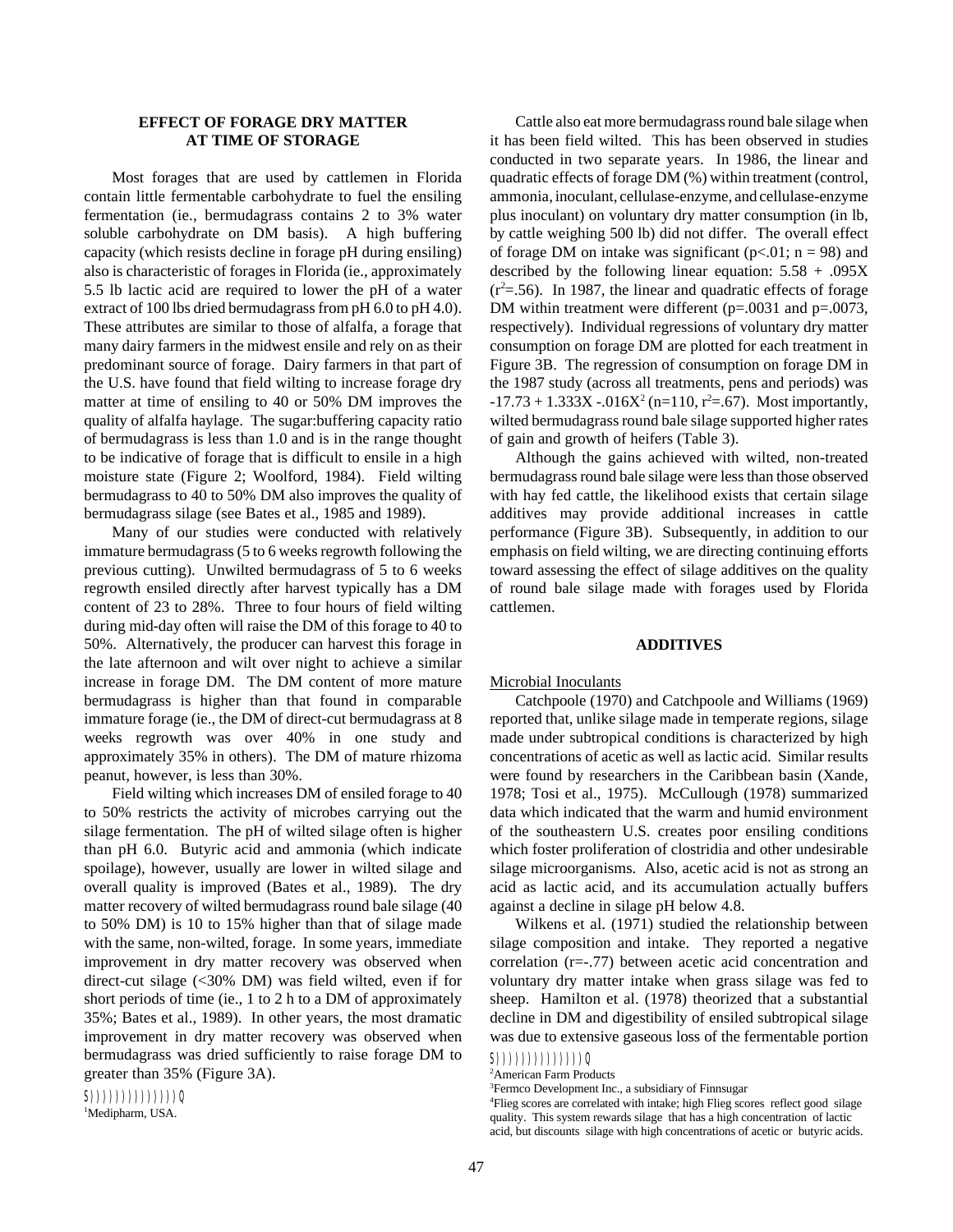of the forage DM during an acetic acid fermentation. Much of the round bale silage that we have studied has been characterized by relatively high concentrations of acetic acid in relation to lactic acid. Thus, an objective of our research has been to study the

effect of inoculating round bale silage with lactic acid producing bacteria.

Epiphytic (initial) lactobacilli counts in non-inoculated, direct-cut bermudagrass round bale silage averaged  $10<sup>4</sup>/g$ forage DM. Three species of lactic acid producing bacteria, Pediococus acidilactici, Lactobacillus plantarum and Streptococcus faecium, were obtained commercially<sup>1</sup>

and grown in batch culture. This culture was sprayed onto the forage as the bales were rolled, raising the lactobacilli counts to  $10^6$ /g forage DM. Inoculation was effective in increasing the participation of lactobacilli in the silage fermentation (Figure 4A), causing a rapid decline in pH to values lower than those associated with control silage (Figure 4B) and higher lactic acid concentrations [.82 and 1.32% (DM basis) for control and inoculated bales, respectively]. Microbial inoculation temporarily improved the quality of direct cut bermudagrass round bale silage, but pH of the inoculated silage did not decline sufficiently to prevent secondary spoilage from occurring (Figure 5A and B). Dry matter recovery was improved in 2 of the 4 years that inoculants were studied, with most of the improvement seen with high moisture, direct cut silage (ie., Figure 3A; also, see Bates et al., 1985). Inoculation, however, did not significantly affect dry matter intake by growing heifers (500 lb body weight) in either of 2 years  $[9.4 \pm .6 \text{ vs } 10.0 \pm .7$ lb/hd/d in 1986 (across forage DM ranging from 25 to 50%); and 9.9  $\pm$  .7 vs 10.8  $\pm$  .6 lb/hd/d in 1987 for control and inoculated bales, respectively (see Figure 3B)].

## Cellulase-Enzyme and Inoculant

Mixed enzyme preparations containing cellulase were obtained from two commercial sources<sup>2,3</sup> and tested for their ability to increase the extent of fermentation in inoculated round bale silage. Two levels of inoculant were tested,  $10<sup>5</sup>$ and  $10^6$  lactobacilli/g forage DM. Solutions containing the inoculant and enzymes were sprayed onto the forage as bales were formed. Cellulase-enzyme treatment resulted in a more extensive silage fermentation as characterized by increased concentrations of lactic and acetic acids, and a somewhat lower pH than inoculated round bale silage (Table 4). The enzyme treatments also significantly decreased the number of yeasts and molds found in bermudagrass round bale silage after more than 3 months of storage, but increased total anaerobes (Figure 6). Although Flieg score<sup>4</sup> was not affected (Table 4), one of the enzyme treatments (referred to as Enzyme 1 in Table 4) increased dry matter recovery (of wilted silage, Figure 3A) and dry matter intake (across the range of forage DM from 25 to 50%, Figure 3B). Enzyme 1 increased dry matter recovery from a mean of 89.7 to 97.9%, and dry matter intake of 500 lb heifers from a mean of 10.1 to 12.6 lb/hd/d (an increase of 25%). Enzyme 2 was not tested for its effect on dry matter recovery or intake. Both levels of microbial inoculant were equally effective in promoting the silage fermentation when used in conjunction with a cellulase-enzyme treatment.

#### Ammonia

Ammoniation of high moisture hay reduces the growth of yeasts and molds, and decreases the rate of aerobic deterioration (Thorlacius and Robertson, 1984; Woolford and Tetlow, 1984). We have observed a substantial reduction of external molding when ammonia was metered into the sealed plastic container of round bale silage at the rate of 6 to 7 lb/bale (Bates et al., 1985 and 1989). This level of ammonia also increased the crude protein of the treated forage in one year's study (Bates et al., 1989). Higher application rates have been shown to increase the digestibility of low quality forage (Brown et al., 1987).

Unfortunately, ammoniation is associated with undesirable fermentation characteristics, especially when direct-cut low DM tropical forages are ensiled. Dry matter recovery and intake of ammoniated, direct-cut, bermudagrass round bale silage was very poor (Figure 3A and B). Although application of ammonia to bermudagrass wilted to 40 to 50% DM improved the quality of round bale silage (Figure 3A and B), we do not recommend this practice because of the high level of management required for success, and because treatment of silage and hay with ammonia has, on occasion, been toxic to cattle.

#### **CONCLUSIONS**

- 1. Ensiling forage as high moisture round bales provides an alternative forage harvesting-storage system to making hay that decreases the amount of time spent drying the forage prior to storage. The primary advantage of round bale silage is the greater flexibility that this system affords with regard to time of harvest.
- 2. Wilting bermudagrass to 50% DM increases (by approximately 25%) the amount of round bale silage that is voluntarily consumed by cattle as compared to directcut silage. Dry matter recovery and cattle gains also are improved by this management technique.
- 3. Inoculating bermudagrass round bale silage with lactic acid producing bacteria temporarily improves silage quality, but the terminal pH of inoculated bermudagrass silage in our studies has not decreased sufficiently to prevent secondary spoilage.
- 4. Treatment of bermudagrass round bale silage with a combination of enzymes containing cellulase (to convert structural carbohydrate of the plant cell wall to fermentable water soluble carbohydrate) and microbial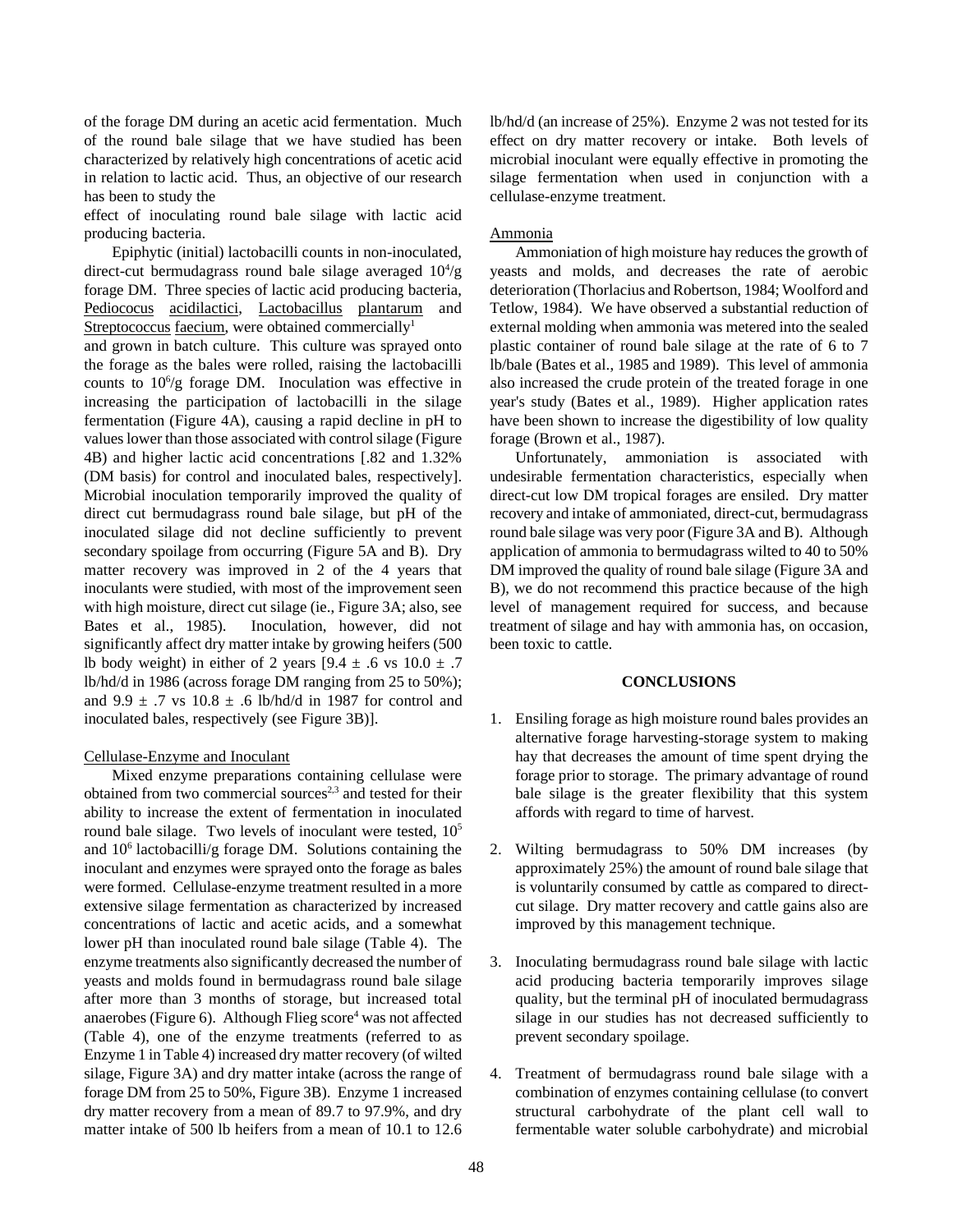inoculant, however, showed potential to improve bermudagrass silage quality as gauged by willingness of cattle to eat the silage. Increased dry matter recovery also was observed with cellulase-enzyme treatment, provided the forage was field wilted prior to storage.

5. Although ammonia treatment improved the dry matter recovery and voluntary consumption of wilted bermudagrass round bale silage (40-50% DM) by cattle, this additive was detrimental when added to high moisture, direct-cut bermudagrass round bale silage.

# **REFERENCES**

- Anderson, P. M., W. L. Kjelgaard, L. L. Wilson, H. W. Harpster, P. J. LeVan, R. F. Todd, D. Catherman, and L. Petrokonis. 1984. Preserving and feeding round bale silage. Paper 84:1533. In Proc. Winter Meeting, New Orleans, LA, Am. Soc. Agric. Eng., St. Joseph, MI.
- Bates, D. B., W. E. Kunkle, C. G. Chambliss, R. P. Cromwell, J. F. Hentges, Jr. and J. G. Wasdin. 1985. Chemical characteristics and estimated feed value of round bale silage and haylage made from bermudagrass or perennial peanut. Florida Beef Cattle Research Report, IFAS, pp 39-45.
- Bates, D. B., W. E. Kunkle, C. G. Chambliss and R. P. Cromwell. 1989. Effect of wilting and ammonia treatment of bermudagrass and rhizoma peanut prior to ensiling as round bales. Florida Beef Cattle Research Report, IFAS, In Press.
- Becker, R.B., J.M. Wing, P.T.D. Arnold, J.T. McCall and C.J. Wilcox, 1970. Silage investigations in Florida. Fla. Agr. Exp. Sta. Tech. Bull. 734.
- Catchpoole, V. R. 1970. Laboratory ensilage of three tropical pasture legumes Phaseolus atropureus, Desmodium intortum and Lotonomis bainesii. Aust. J. Exp. Agric. Anim. Husb. 10:568-576.
- Catchpoole, V. R. and W. T. Williams. 1969. The general pattern in silage fermentation in two subtropical grasses. J. Brit. Grassl. Soc. 24:317.
- Hamilton, R. I., V. R. Catchpoole, L. J. Lambourne and J. D. Kerr. 1978. The preservation of a Nandi Setaria silage and its feeding value for dairy cows. Aust. J. Exp. Ag. 18:16.
- Henderson, A. R. 1987. Grass silage in UK agriculture. J. Sci. Food Agric. 39:221.
- Kunkle, W. E., D. B. Bates, C. G. Chambliss and R. P. Cromwell. 1988. Alternative forage storage - bale silage. Proc. Dairy Herd Management Conf., Univ. of Georgia.
- McCullough, M. E. 1978. Silage some general considerations. p. 3-28. In M. E. McCullough (ed.) Fermentation of silage - a review. National Feed Ingredients Association. West Des Moines, IA.
- Moore, J. E. 1979. Formulating forage grain diets for growing-finishing cattle. pp. 97-115. In Proc. Florida Nutr. Conf., St. Petersburg Beach, FL. Institute of Food and Agricultural Sciences, University of Florida, Gainesville, FL.
- Thorlacius, S. O., and J. A. Robertson. 1984. Effectiveness of anhydrous ammonia as a preservative for high-moisture hay. Can. J. Anim. Sci. 64:867.7.
- Tosi, H., V. P. Faria, A. C. Silveira and R. L. Pereira. 1975. Evaluation of tropical forage legumes as silage plants. Pesquisa Agropecuaria Brazileira Zooteinia 10:19.
- Wilkens, R. J., Hutchinson, R. F. Wilson, and C. E. Harris. 1971. The

voluntary intake of silage by sheep. Interrelationships between silage composition and intake. J. Agric. Sci. 77:531-537.

Wing, J. M. and R. B. Becker. 1963. Nutrient intake of cows from silage made from typical Florida forages. Fla. Agr. Exp. Sta. Tech. Bull. 665.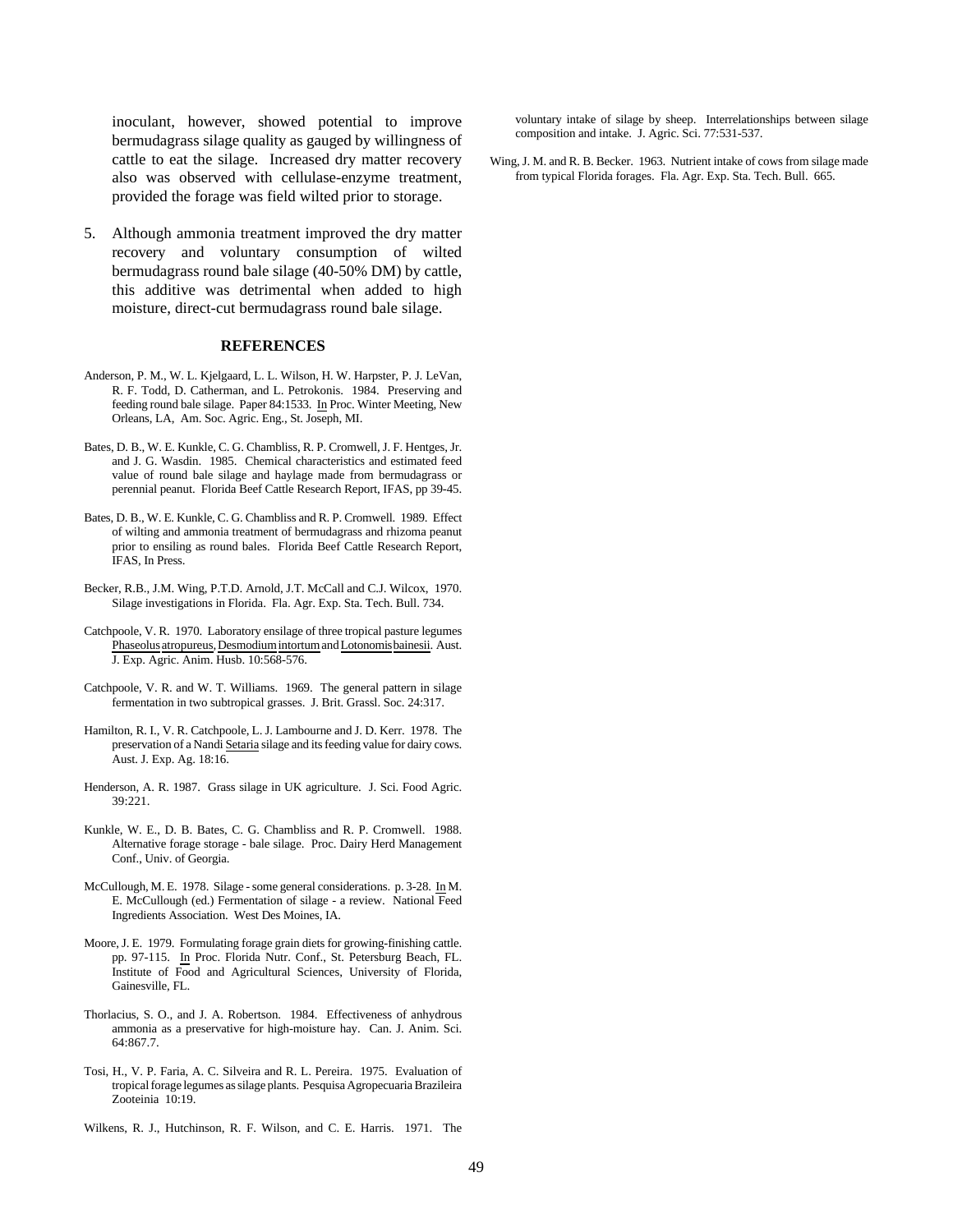- Woolford, M. K. 1984. The silage fermentation. Marcel Dekker, Inc., New York.
- Woolford, M. K. and R. M. Tetlow. 1984. The effect of anhydrous ammonia and moisture content on the preservation and chemical composition of rhizoma ryegrass hay. Anim. Feed Sci. Tech. 11:159.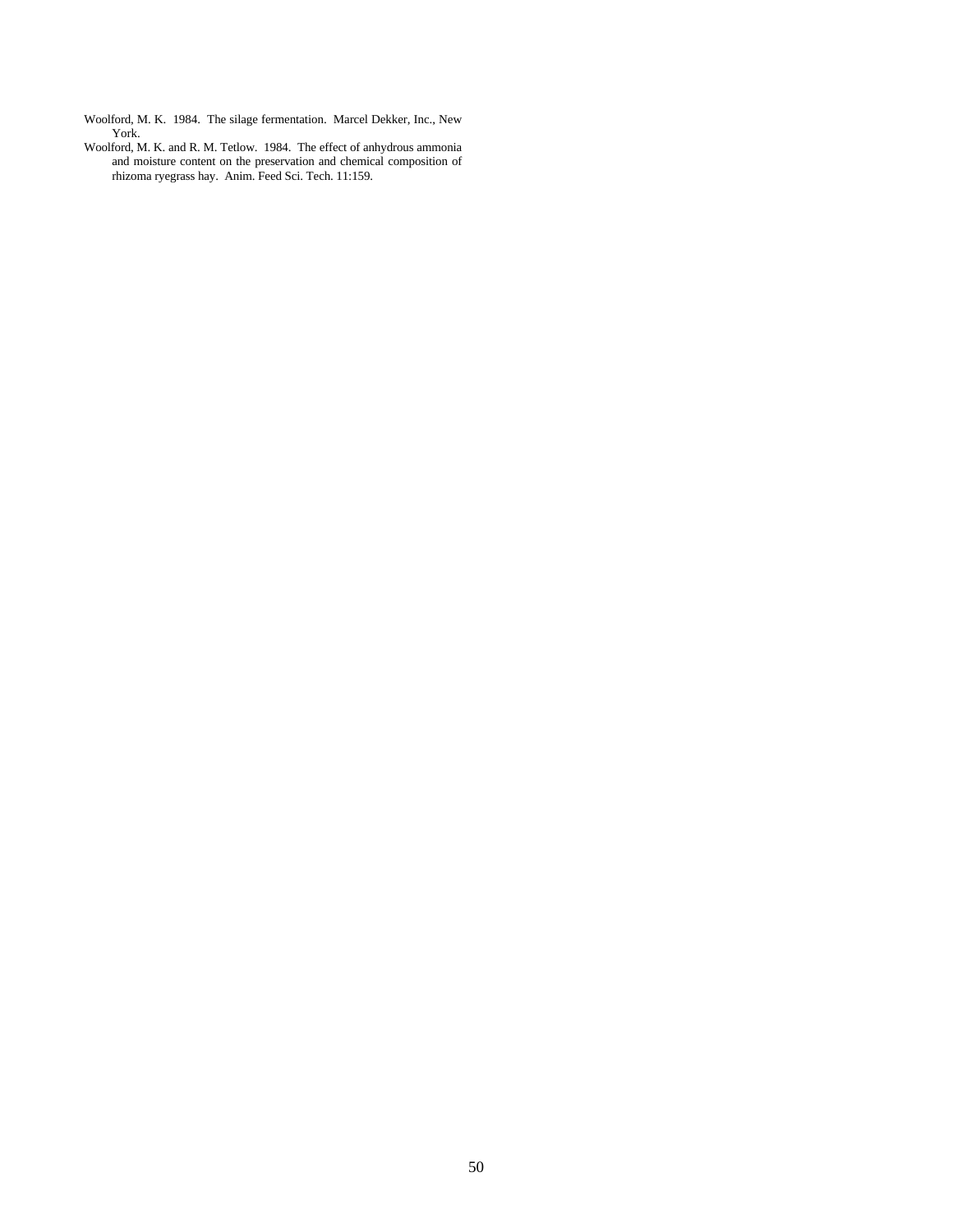|                                       | feed shortage of ruminants in the dry season. Theory and practice, with<br>special reference to tropical forages. Nouvelles Agronomigues des Antilles |                   |           |
|---------------------------------------|-------------------------------------------------------------------------------------------------------------------------------------------------------|-------------------|-----------|
| et dl la Guyane. 4:63.                |                                                                                                                                                       |                   |           |
| Table 1.                              | BALE WEIGHTS AND DENSITY OF ROUND BALE SILAGE <sup>a, b</sup>                                                                                         |                   |           |
|                                       |                                                                                                                                                       |                   |           |
|                                       |                                                                                                                                                       |                   |           |
|                                       | Wilt Time, hr. :<br>None                                                                                                                              | $1 - 2$           | $3 - 4$   |
|                                       |                                                                                                                                                       |                   |           |
| Category                              | Forage Dry Matter, % :<br>$23 - 28$                                                                                                                   | $35 - 40$         | $45 - 50$ |
|                                       |                                                                                                                                                       | ( ) ) ) ) ) ) ) ) |           |
| Bale Weight, lb                       |                                                                                                                                                       |                   |           |
| Range                                 | 1400-1800                                                                                                                                             | 1350-1700         | 1300-1600 |
| Average                               | 1650                                                                                                                                                  | 1550              | 1450      |
| Bale Dry Matter, 1b                   |                                                                                                                                                       |                   |           |
| Range                                 | $400 - 550$                                                                                                                                           | 500-650           | 650-750   |
| Average                               | 475                                                                                                                                                   | 600               | 700       |
| Bale Density, $1b/cu$ . ft. $\degree$ |                                                                                                                                                       |                   |           |
| Wet Forage                            | 26.0                                                                                                                                                  | 24.4              | 22.8      |
| Dry Matter                            | 7.5                                                                                                                                                   | 9.4               | 11.0      |

S)))))))))))))))))))))))))))))))))))))))))))))))))))))))))))))))))))Q

aAdapted from Kunkle et al., 1988; summary of 200 bales over 2 years.

Xande, A. 1978. Ensiling, a method of preserving grass and so alleviating the

<sup>b</sup>New Holland 848 baler used to make bales 4' wide and 4 1/2' diameter using bermudagrass (5-6 week regrowth). <sup>c</sup>Calculated using 63.6 cu.ft./bale.

# Table 2. ESTIMATED COSTS OF ROUND BALE SILAGE STORAGE SYSTEMS<sup>a, b</sup>

S)))))))))))))))))))))))))))))))))))))))))))))))))))))))))))))))))))Q

|                         | Storage System                                       |                  |                  |  |  |
|-------------------------|------------------------------------------------------|------------------|------------------|--|--|
|                         | $S)))))))))))))))))))))))))))))))))))))))))))))))))$ |                  |                  |  |  |
| Cost Category           | Bale Bag                                             | Long Tube        | Stretch Wrap     |  |  |
| S(1)                    |                                                      |                  |                  |  |  |
| Storage Equipment       |                                                      |                  |                  |  |  |
| Investment, \$          |                                                      | 3100 (stuffer)   | 7800 (wrapper)   |  |  |
| Cost/Bale, $S^c$        |                                                      | 1.05             | 2.60             |  |  |
| Polyethylene, \$/Bale   | 7.50                                                 | 3.10             | 3.00             |  |  |
| Labor                   |                                                      |                  |                  |  |  |
| No. Men                 | 3                                                    | $\boldsymbol{2}$ | $\boldsymbol{2}$ |  |  |
| Bal es/ $hr$            | 15                                                   | 20               | 15               |  |  |
| S/Bal e <sup>d</sup>    | 1.20                                                 | .60              | .80              |  |  |
| Total Cost              |                                                      |                  |                  |  |  |
| $S/Bal$ e               | 8.70                                                 | 4.75             | 6.40             |  |  |
| $S/Ton$ DM <sup>e</sup> | 29.00                                                | 15.80            | 21.30            |  |  |

S)))))))))))))))))))))))))))))))))))))))))))))))))))))))))))))))))))Q <sup>a</sup>Adapted from Kunkle et al., 1988.

**BESTIME DESTIMATE COSTS based on our experiences and 1988 prices, cost of moving equipment, tractor costs to operate bale stuffer or wrapper not included.** <sup>c</sup>Equipment depreciated over 3000 bales.

<sup>d</sup>Labor cost calculated at \$6.00/hour.

eBale estimated to contain 600 lb of dry matter (DM).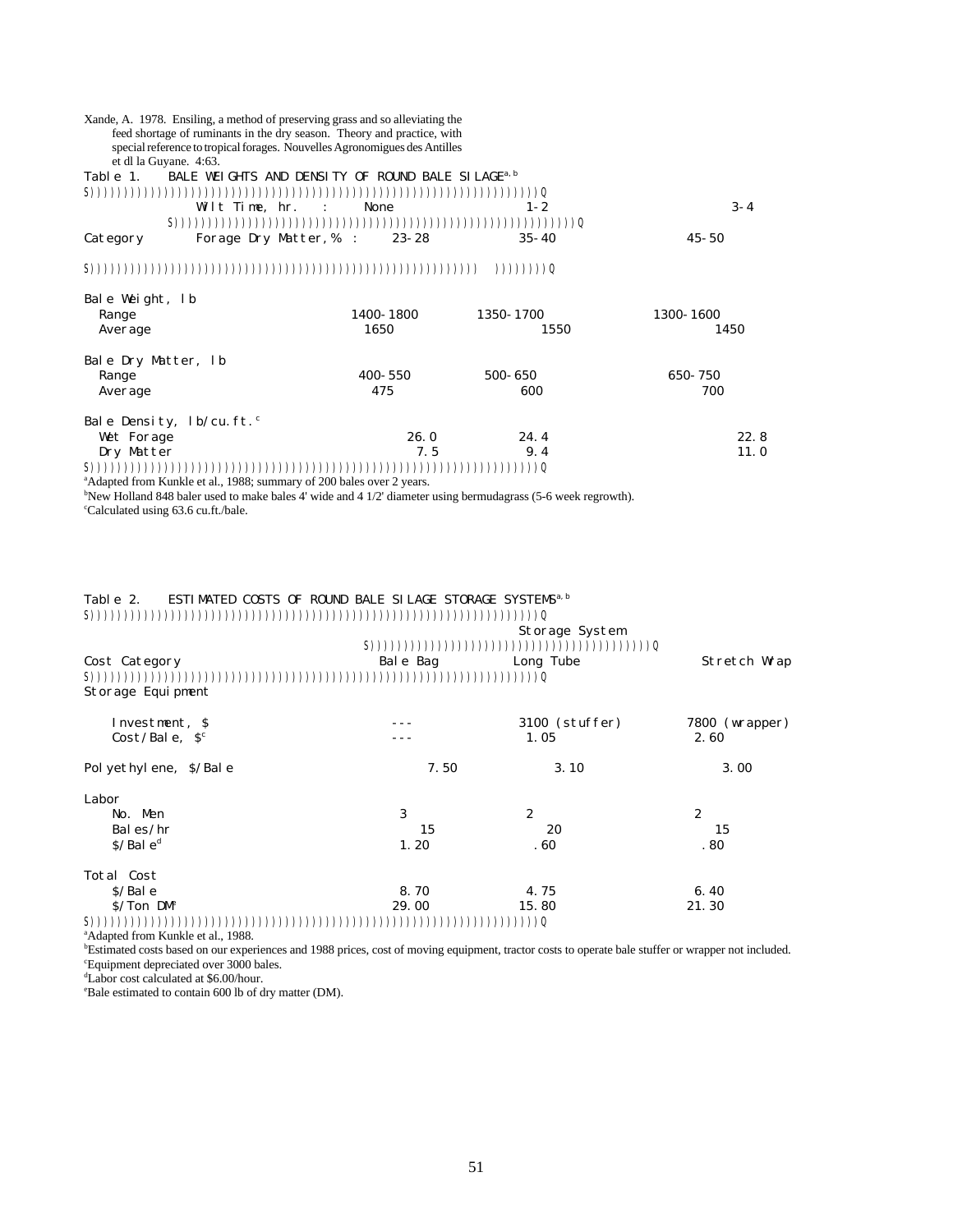| Table 3.                                       | PERFORMANCE OF GROWING HEIFERS FED BERMUDAGRASS ROUND BALE SILAGE OR HAY, 1988 <sup>d, e</sup> |                  |                      |                  |      |
|------------------------------------------------|------------------------------------------------------------------------------------------------|------------------|----------------------|------------------|------|
| S))))))))                                      |                                                                                                | ))))))))))))))   |                      |                  |      |
|                                                |                                                                                                |                  | Forage dry matter, % |                  |      |
| $S)$ )                                         |                                                                                                |                  | (1)                  |                  |      |
| Performance trait                              | $25 - 30$                                                                                      | $35 - 40$        | $45 - 50$            | $90-95$ (hay)    | SE   |
| S))))))))                                      |                                                                                                |                  |                      |                  |      |
| ADG, Full weight <sup><math>f</math></sup>     | $- .36^{\rm a}$                                                                                | .21 <sup>b</sup> | .38 <sup>b</sup>     | .62 <sup>b</sup> | . 15 |
| ADG, Shrunk weight <sup><math>g</math></sup>   | $-17^{\rm a}$                                                                                  | $.12^{a, b}$     | . $27^{b, c}$        | .65 <sup>c</sup> | . 11 |
| Change in height $^h$                          | .33 <sup>a</sup>                                                                               | .67 <sup>b</sup> | .74 <sup>b</sup>     | .93 <sup>b</sup> | .08  |
| Change in condition score <sup>i</sup><br>S(1) | $-1.95$                                                                                        | $-1.50$          | $-1.15$              | $-1.11$          | .07  |

S)))))))))))))))))))))))))))))))))))))))))))))))))))))))))))))))))))Q a,b,c Means without a common superscript differ (P<.05).

<sup>d</sup>Crossbred heifers averaging 500 lbs body weight; two pens with ten heifers apiece were assigned to each treatment.

<sup>e</sup>Bermudagrass used in this trial was 6 weeks regrowth and contained 10.1% crude protein (DM basis) and had an in vitro organic matter digestibility of 48.9%. <sup>f</sup>Average daily gain (lb) measured full weight to full weight over a 76d feeding period.

<sup>g</sup>Average daily gain (lb) measured shrunk weight to shrunk weight over an 88d feeding period.

<sup>h</sup>Change in height (in) at hooks over an 88 d feeding period.

<sup>i</sup>Visually evaluated change in condition over an 88 d feeding period; change in condition score of -1 indicates an estimated loss of condition equal to 1 mm.

## Table 4. EFFECT OF CELLULASE-ENZYME TREATMENT ON THE FERMENTATION OF DIRECT-CUT (<30% DM), BERMUDAGRASS ROUND BALE SI LAGE.<sup>a</sup>

S)))))))))))))))))))))))))))))))))))))))))))))))))))))))))))))))))))Q

|                              | Silage Characteristics            |               |                    |                                                   |                   |                             |  |
|------------------------------|-----------------------------------|---------------|--------------------|---------------------------------------------------|-------------------|-----------------------------|--|
| Enzyme<br>treatment<br>S)))) | Added<br>i nocul ant <sup>b</sup> | ) ) ) )<br>pН | Lactate,<br>$%$ DM | ( ) ) ) ) ) ) ) )<br>Acetate,<br>$%$ DM<br>$))$ ) | Butyrate,<br>% DM | Flieg<br>score              |  |
| None                         | None                              | 5.10          | . 83               | .69                                               | .38               | $1 \quad 8 \quad . \quad 3$ |  |
| None                         | 10 <sup>6</sup>                   | 4.59          | 1.32               | .82                                               | .27               | 36.3                        |  |
| Enzyme $1c$                  | 10 <sup>5</sup>                   | 4.31          | 1.10               | 1.56                                              | .31               | 17.7                        |  |
| Enzyme 1                     | 10 <sup>6</sup>                   | 4.16          | 1.31               | 1.77                                              | .22               | 23.0                        |  |
| Enzyme $2^d$                 | 10 <sup>5</sup>                   | 4.31          | 1.72               | 2.41                                              | .25               | 21.3                        |  |
| Enzyme 2                     | 10 <sup>6</sup>                   | 4.40          | 2.17               | 2.78                                              | .29               | 23.3                        |  |
| SE <sup>e</sup><br>S))       |                                   | .12           | .26                | .33<br>))))Q                                      | .10               | 7.8                         |  |

<sup>a</sup>Bermudagrass was 5 to 6 weeks regrowth.

bNumber of inoculant organisms added/g forage DM.

<sup>c</sup>Clampzyme<sup>™</sup>, Fermco Development Inc.

<sup>d</sup>Silage Pro™, American Farm Products.

eStandard error of the mean.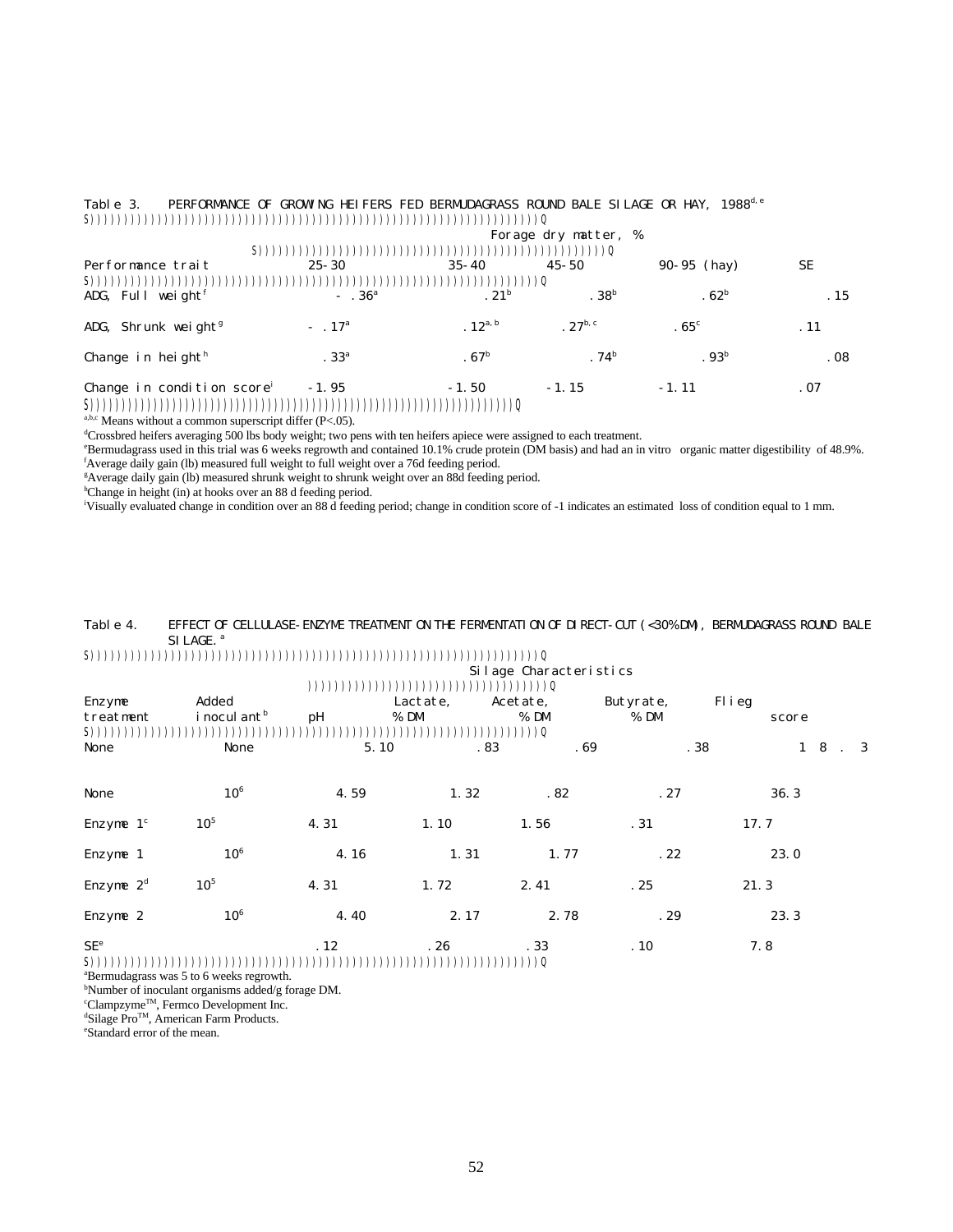

Figure 1. Probability of 3 consecutive dry days out of each week during the spring and summer in north Florida; data collected by the Agronomy Department, Univ. of Florida.



Figure 2. Forage dry matter required for good quality silage as affected by sugar: buffering capacity ratio (adapted from Woolford, 1984). The low sugar: buffering capacity ratio of bermudagrass indicates the need to wilt this forage to a dry matter greater than 40% prior to ensiling.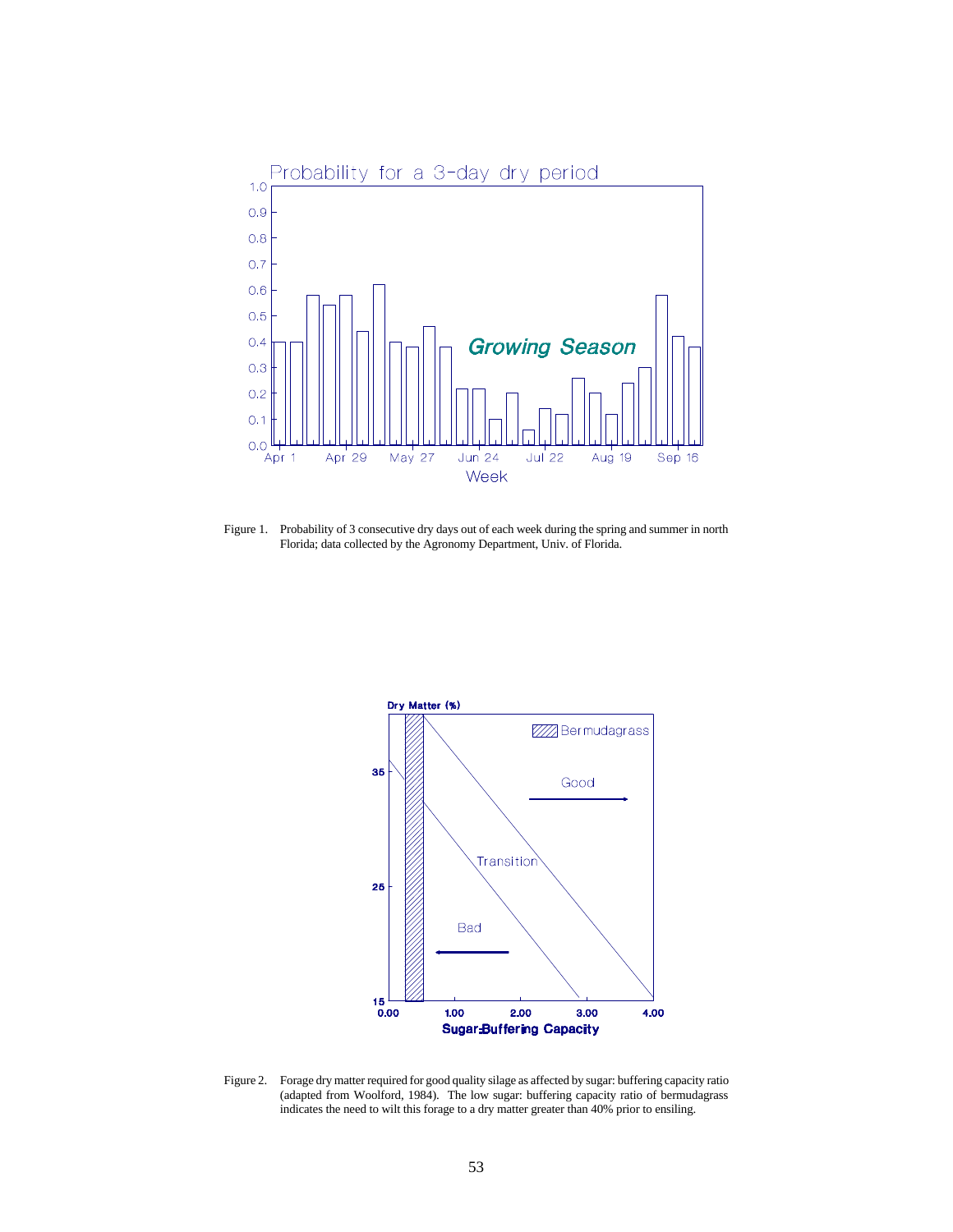

Figure 3A. Regressions of dry matter recovery (%) on dry matter (%) of bermudagrass round bale silage, 1987. Overall regression:  $28.12 + 2.846X - 0.029X^2$ ; n = 110, r<sup>2</sup> = .43.



Figure 3B. Regressions of voluntary dry matter intake (expressed as % body weight) on dry matter (%) of bermudagrass round bale silage, 1987. Heifers weighing 500 lb were used in this study.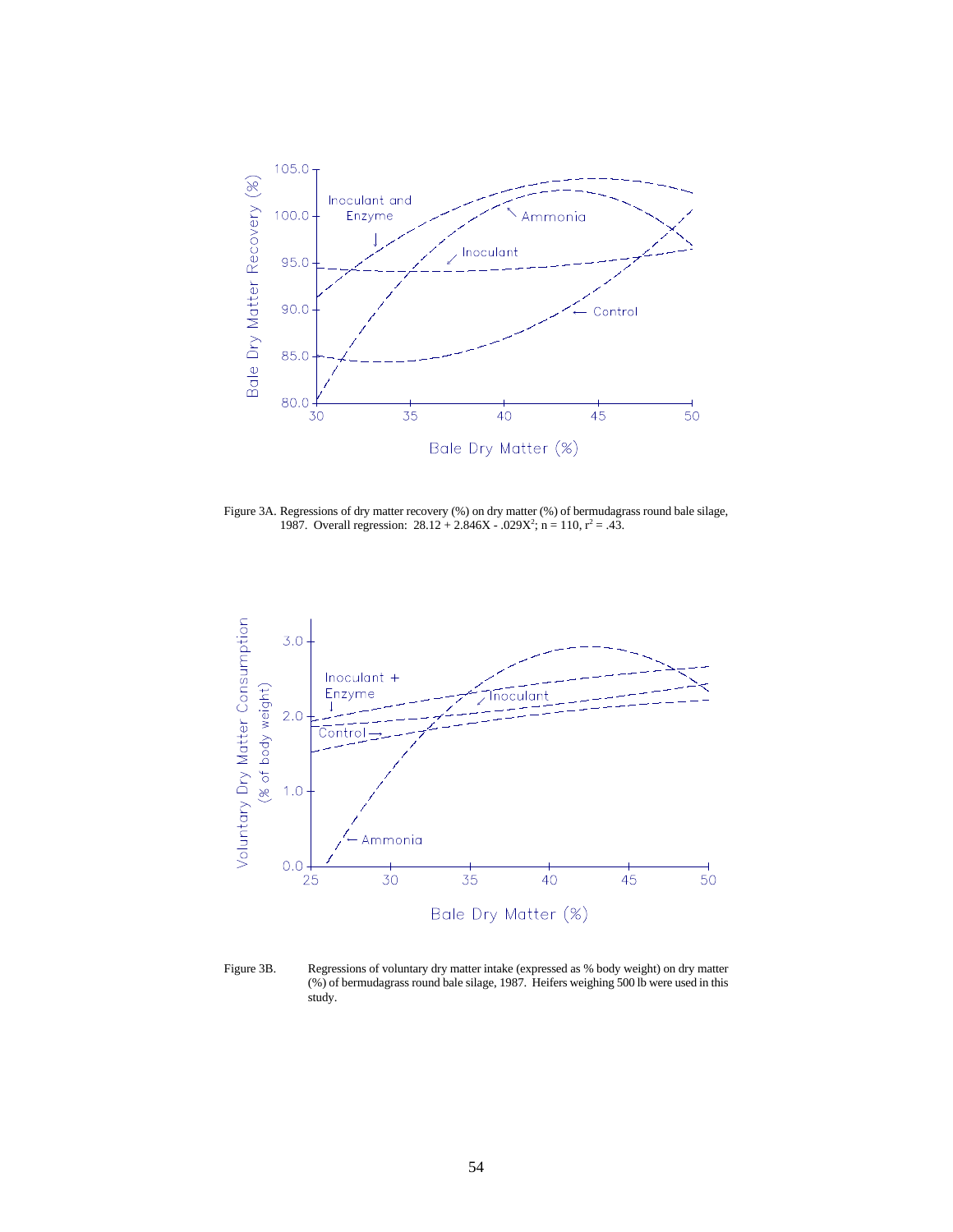



Figure 4. Effect of inoculation with lactic acid producing bacteria on: A. Number of lactobacilli (expressed as a percent of total anaerobic isolates) isolated from direct-cut bermudagrass round bale silage, and B. pH of direct-cut bermudagrass round bale silage. Note that pH of inoculated silage did not fall below pH 4.2, the pH below which silage stability is achieved.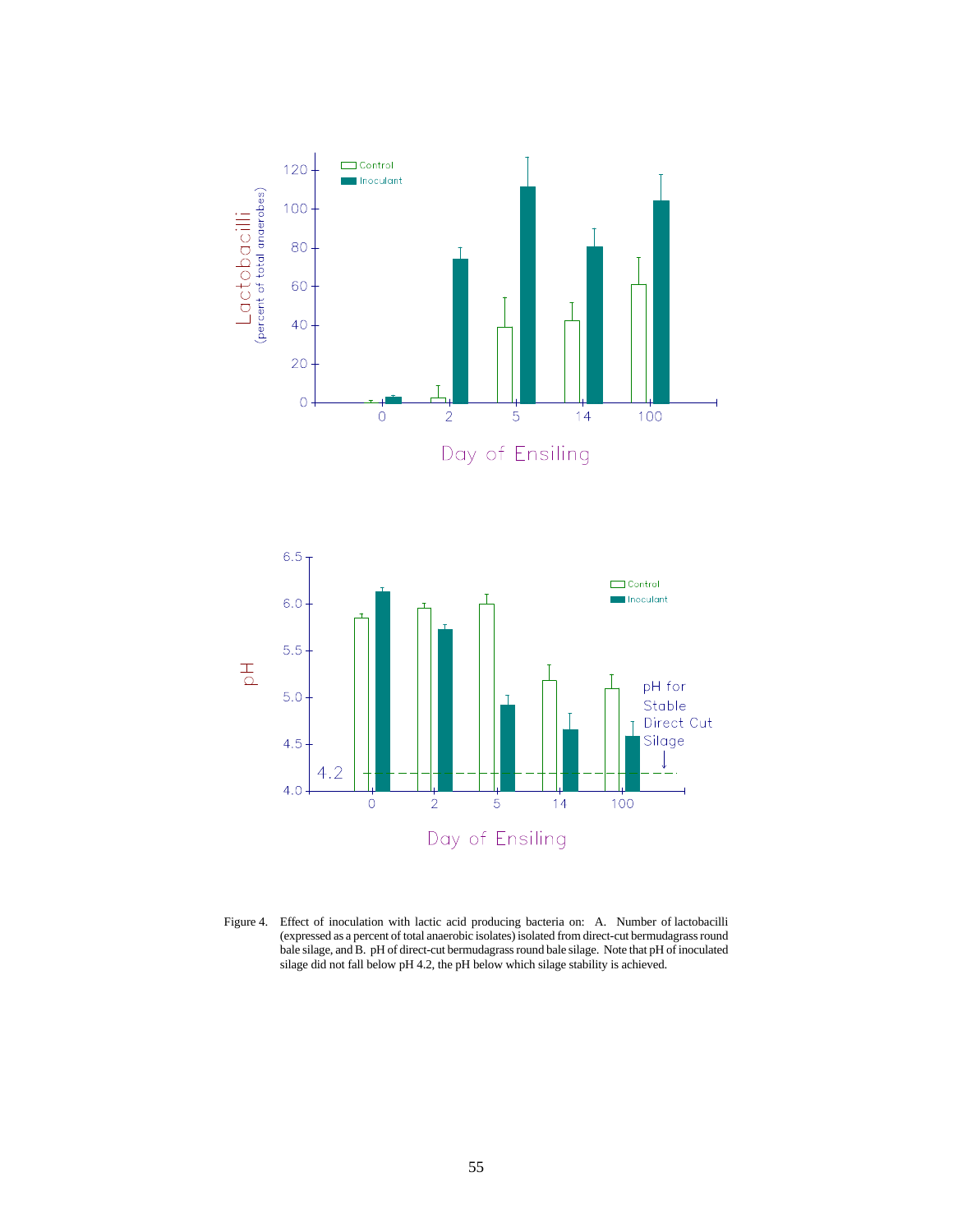

Figure 5. Inoculation of direct-cut bermudagrass round bale silage with lactic acid producing bacteria temporarily improves silage quality as characterized by: A. Increased Flieg score at day 14, and B. Decreased yeast and mold counts (CFU = Colony Forming Unit) at day 14. Unfortunately, the respective values at day 100 show that the inoculated silage was not stable.